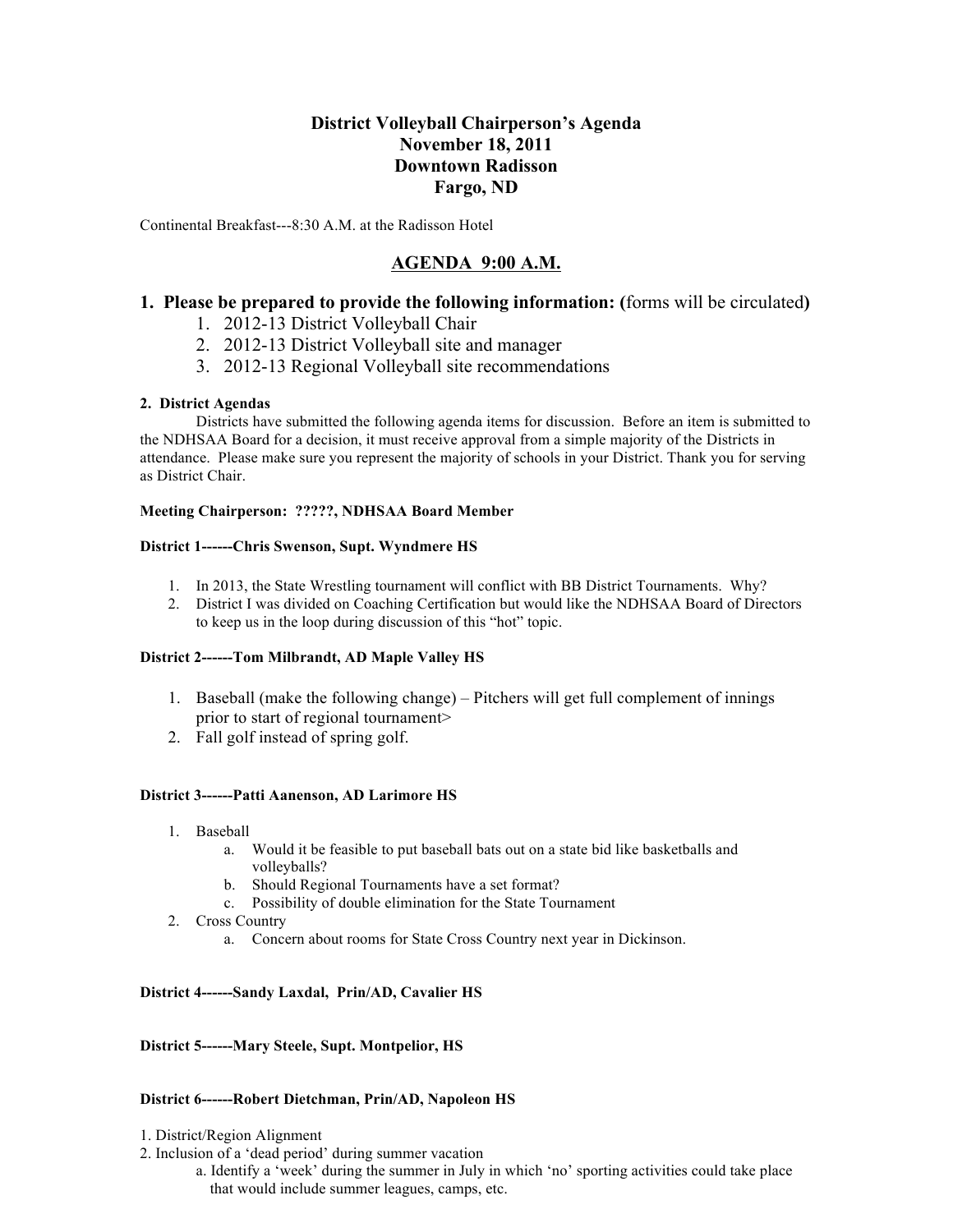#### 3. Regional Track

- a. Consider a 'alternate date' for regional track meets in case of inclement weather. Consider alternative dates and/or places for regional meets.
- 4. Open Gyms need to be designated "sport specific".
	- a. Considerations in question—safety and effectiveness of having more than one sport at a time operating during open gym hours.

#### **District 7------Karla Michaelson, AD Carrington HS**

- 1. Discussion on three divisions in football. Rationale: The last 10 years have seen a decline in the number of football programs due to more football coops. Less travel for students, coaches, and fans.
- 2. Move region track to Friday-make up date on Saturday.

#### **District 8------Randy Loing, Prin. AD Rolla HS**

1. Concerns with District placement if the Lakota/AE coop application is approved. Will there be any realignment to allow our district to remain at 6 teams.

## **District 9------Curt Pierce, Supt. Center HS**

#### **District 10-----Brandt Dick, Supt. HMB and Underwood HS**

- 1. Discussion of Coaches Education
- 2. Regional Track optional date

.

3. Discussion regarding four team regional volleyball and basketball or eliminating districts.

#### **District 11-----Scott Grochow, AD Rugby HS**

#### **District 12-----Lyall Krueger. AD Surrey HS**

- 1. Regional volleyball tournament to stay at the Minot Auditorium.
- 2. Would like to have the option of using the colored volleyball.
- 3. Fall Golf (split amongst AD's)
- 4. Use Friday for Regional Track Meets (jointly discussed with Dist. 11)
- 5. Switching of Volleyball and Girls Basketball (jointly discussed with Dist. 11)
- 6. Fee schedule for line judges at regional volleyball.

## **District 13-----Kevin Morast, AD Hettinger HS**

- 1. Allow Region VII (Districts 13 and 14) to eliminate district tournaments and host a super regional. (a) Districts 13 and 14 would give up district play and receive two additional games to be played during the trial period. (b) Each regional team would play each other for seeding of the regional tournament. (c) Teams 1-4 would receive an automatic bid to the regional tourney. (d) Teams seeded 5-12 would have a play-in game at the site of the higher seed to determine the other four regional teams. (e) Regional tournament play would consist of 8 teams single elimination in the first round with semi-finals,  $3<sup>rd</sup>$  and  $4<sup>th</sup>$  and championship mates to follow on regional dates. Rationale: As district team numbers decline, it is our feeling that the district tournament is no longer of any use. To have a three-day tournament to eliminate only two teams from play seems unproductive. Region VII would like a two-year trial to attempt to fix the issue of fewer teams and unproductive district tournaments.
- 2. Class B Regional Wrestling Tournaments to be divided into East/West tournament instead of four regions.
	- a. Current regions in wrestling are sending incomplete rosters as well as wrestlers with two or less wins to a state tournament.